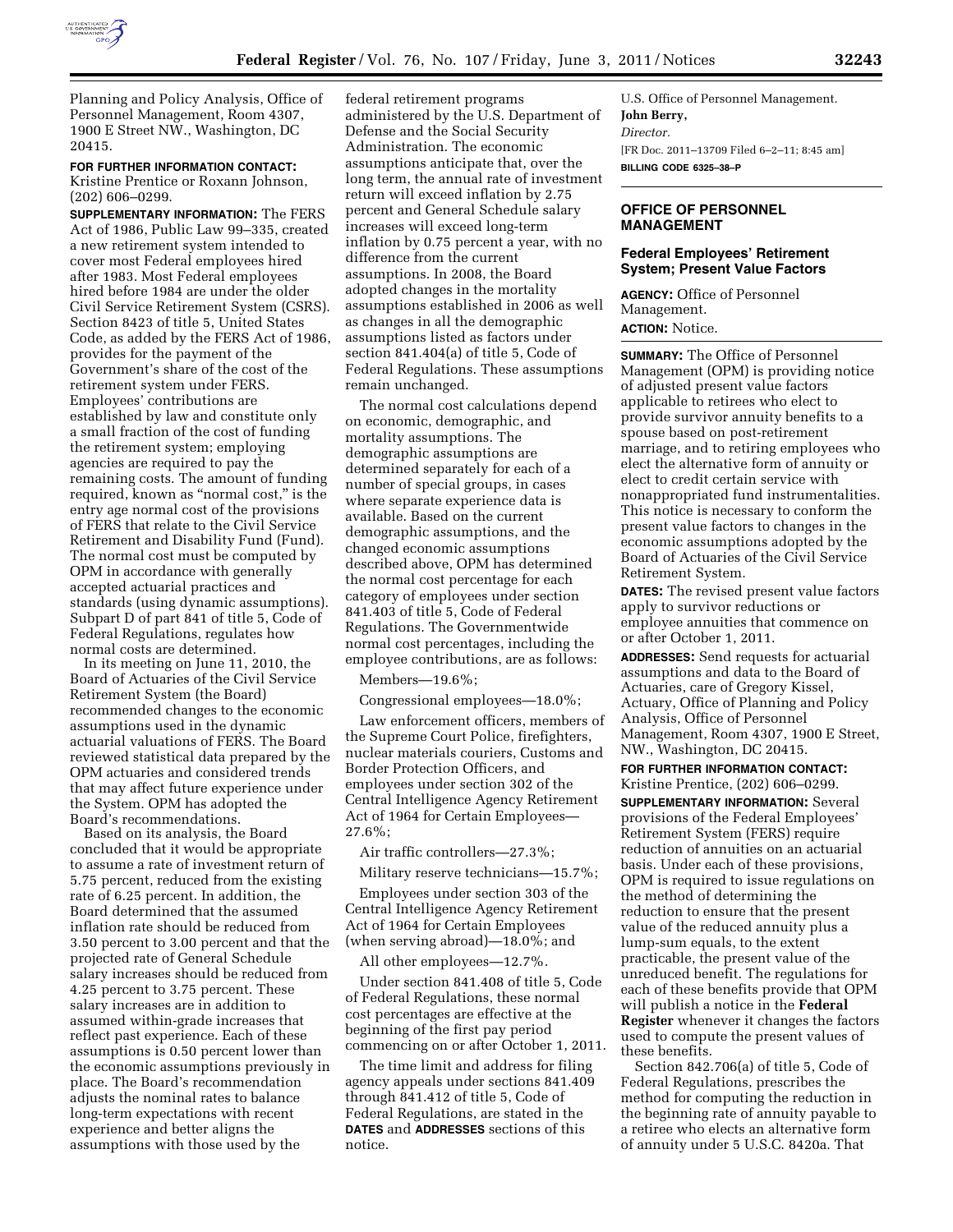reduction is required to produce an annuity that is the actuarial equivalent of the annuity of a retiree who does not elect an alternative form of annuity. The present value factors listed below are used to compute the annuity reduction under 5 CFR 842.706(a).

Section 842.615 of title 5, Code of Federal Regulations, prescribes the use of these factors for computing the reduction required for certain elections to provide survivor annuity benefits based on a post-retirement marriage or divorce under 5 U.S.C. 8416(b), 8416(c), or 8417(b). Under section 11004 of the Omnibus Budget Reconciliation Act of 1993, Public Law 103–66, 107 Stat. 312, effective October 1, 1993, OPM ceased collection of these survivor election deposits by means of either a lump-sum payment or installments. Instead, OPM is required to establish a permanent actuarial reduction in the annuity of the retiree. This means that OPM must take the amount of the deposit computed under the old law and translate it into a lifetime reduction in the retiree's benefit. The reduction is based on actuarial tables, similar to those used for alternative forms of annuity under section 8420a of title 5, United States Code.

Subpart F of part 847 of title 5, Code of Federal Regulations, prescribes the use of present value factors for computing the deficiency the retiree must pay to receive credit for certain service with nonappropriated fund instrumentalities made creditable by an election under section 1043 of Public Law 104–106, 110 Stat. 186.

OPM published the present value factors currently in effect on June 21, 2010, at 75 FR 35096. Elsewhere in today's **Federal Register**, OPM published a notice to revise the normal cost percentage under the Federal Employees' Retirement System (FERS) Act of 1986, Public Law 99–335, 100 Stat. 514, based on changed economic assumptions adopted by the Board of Actuaries of the Civil Service Retirement System. Under 5 U.S.C. 8461(i), those changes require corresponding changes in the present value factors used to produce actuarially equivalent benefits when required by the FERS Act. The revised factors will become effective on October 1, 2011, to correspond with the changes in FERS normal cost percentages. For alternative forms of annuity, the new factors will apply to annuities that commence on or after October 1, 2011. See 5 CFR 842.706. For survivor election deposits, the new factors will apply to survivor reductions that commence on or after October 1, 2011. See 5 CFR 842.615(b). For obtaining credit for service with

certain nonappropriated fund instrumentalities, the new factors will apply to cases in which the date of computation under 5 CFR 847.603 is on or after October 1, 2011. See 5 CFR 847.602(c) and 847.603.

OPM is, therefore, revising the tables of present value factors to read as follows:

## TABLE I—FERS PRESENT VALUE FACTORS FOR AGES 62 AND OLDER

[Applicable to annuity payable following an election under 5 U.S.C. 8416(b), 8416(c), 8417(b), or 8420a, or under section 1043 of Pub. L. 104–106]

|          | Age | Present<br>value fac-<br>tor |
|----------|-----|------------------------------|
| 62       |     | 183.8<br>178.9               |
| 64       |     | 174.0                        |
| 65       |     | 169.0                        |
| 66       |     | 163.9                        |
| 67       |     | 158.8                        |
| 68       |     | 153.6                        |
| 69       |     | 148.5                        |
| 70       |     | 143.1                        |
| 71       |     | 137.6                        |
| 72       |     | 132.2                        |
| 73       |     | 126.9                        |
| 74       |     | 121.5                        |
| 75       |     | 116.0                        |
| 76       |     | 110.3                        |
| 77       |     | 104.9                        |
| 78       |     | 99.7                         |
| 79       |     | 94.2                         |
| 80       |     | 88.4                         |
| 81       |     | 82.7                         |
| 82       |     | 77.4                         |
| 83       |     | 72.5                         |
| 84<br>85 |     | 67.8<br>63.2                 |
| 86       |     | 58.6                         |
| 87       |     | 54.2                         |
| 88       |     | 50.1                         |
| 89       |     | 46.7                         |
| 90       |     | 44.2                         |
|          |     |                              |

# TABLE II.A—FERS PRESENT VALUE FACTORS FOR AGES 40 THROUGH 61

[Applicable to annuity payable when annuity is not increased by cost-of-living adjustments before age 62 following an election under 5 U.S.C. 8416(b), 8416(c), 8417(b), or 8420a, or under section 1043 of Pub. L. 104–106]

| Age | Present<br>value factor |
|-----|-------------------------|
| 40  | 195.8                   |
| 41  | 196.2                   |
| 42  | 196.2                   |
| 43  | 195.9                   |
| 44  | 195.4                   |
| 45  | 194.9                   |
| 46  | 194.4                   |
| 47  | 194.0                   |
| 48  | 193.5                   |
| 49  | 192.9                   |
| 50  | 192.5                   |
| 51  | 192.1                   |

# TABLE II.A—FERS PRESENT VALUE FACTORS FOR AGES 40 THROUGH 61—Continued

[Applicable to annuity payable when annuity is not increased by cost-of-living adjustments before age 62 following an election under 5 U.S.C. 8416(b), 8416(c), 8417(b), or 8420a, or under section 1043 of Pub. L. 104-106]

| Age | Present<br>value factor |
|-----|-------------------------|
|     | 191.6                   |
| 53  | 191.2                   |
| 54  | 190.6                   |
| 55  | 190.0                   |
| 56  | 189.4                   |
| 57  | 188.8                   |
| 58  | 188.3                   |
| 59  | 187.7                   |
| 60  | 187.1                   |
| 61  | 186.6                   |
|     |                         |

## TABLE II.B—FERS PRESENT VALUE FACTORS FOR AGES 40 THROUGH 61

[Applicable to annuity payable when annuity is increased by cost-of-living adjustments before age 62 following an election under 5 U.S.C. 8416(b), 8416(c), 8417(b), or 8420a, or under section 1043 of Pub.  $\hat{L}$ . 104–106]

| Age | Present<br>value factor |
|-----|-------------------------|
| 40  | 261.5                   |
| 41  | 260.1                   |
| 42  | 258.0                   |
| 43  | 255.5                   |
| 44  | 252.6                   |
| 45  | 249.5                   |
| 46  | 246.3                   |
| 47  | 243.3                   |
| 48  | 240.1                   |
| 49  | 236.7                   |
| 50  | 233.4                   |
| 51  | 230.0                   |
| 52  | 226.5                   |
| 53  | 222.8                   |
| 54  | 218.9                   |
| 55  | 215.0                   |
| 56  | 210.9                   |
| 57  | 206.6                   |
| 58  | 202.3                   |
| 59  | 197.9                   |
| 60  | 193.3                   |
| 61  | 188.6                   |

# TABLE III—FERS PRESENT VALUE FACTORS FOR AGES AT CALCULA-TION BELOW 40

[Applicable to annuity payable following an election under section 1043 of Pub. L. 104– 106]

|                            | Age at calculation | Present value<br>of a monthly<br>annuity  |
|----------------------------|--------------------|-------------------------------------------|
| 17<br>18<br>19<br>20<br>21 |                    | 298.9<br>297.9<br>296.7<br>295.6<br>294.4 |
| 22                         |                    | 2932                                      |